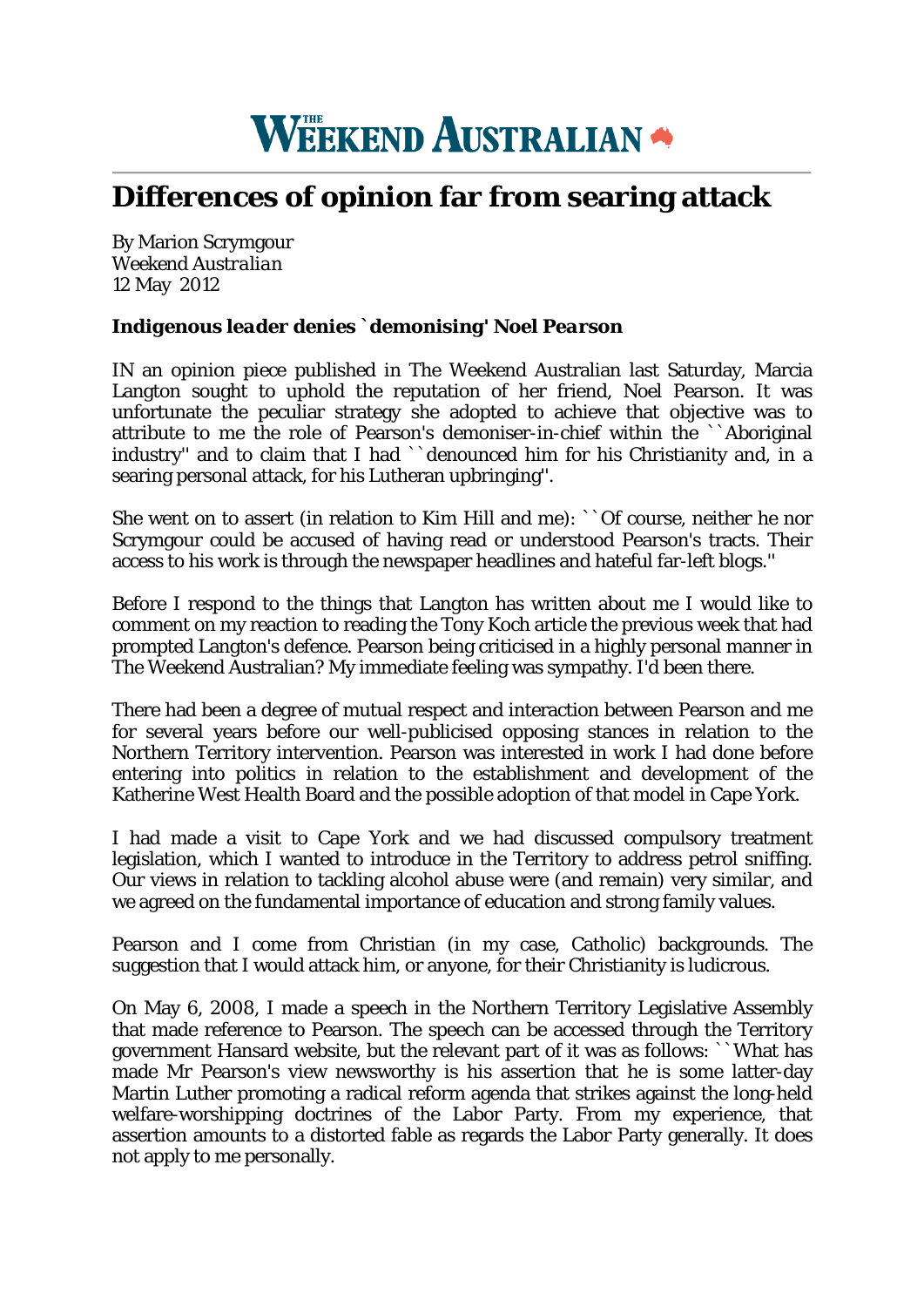``For example, for many years I and many other people -- certainly before I entered politics -- were articulating the desirability of quarantining the welfare payment for parents who do not send their children to school. I have always maintained that any such measure should be enforced universally and not just against Aboriginal people. As I understand it, Mr Pearson would agree with me on that point.

``My views are also parallel to those of Pearson when it comes to the need to take tough measures to deal with substance abuse, particularly in relation to alcohol. Noel Pearson is a sophisticated thinker and communicator with a knack for presenting, in dramatic and confronting terms, some of the problems afflicting Aboriginal communities that we have known about for many years. That is all well and good but, when it comes to specific details of processes for formulating solutions for those problems, it does not help us in this place at all for the member for Katherine to quote selections from her greatest-hits archive of Noel's assorted media quotes and sound bites. In almost every instance, they deal with generalities not specifics. At the end of the day, Northern Territory problems need to be addressed by the implementation of customised Northern Territory solutions. Some aspects of the package of measures that Pearson has developed for Cape York may well be usefully imported here, while others may be a poor fit.

``By all means, let us look at the detail of what has been trialled in the Cape as one of a range of reference points but, in the meantime, let us can the Howard years of rhetoric, including the gospel according to St Noel.''

A ``searing personal attack for his Lutheran upbringing''? I don't think so. Pearson rang me personally to express his disappointment about that speech, by the way. It was a civil conversation.

As for the suggestion that I have never read or understood any of Pearson's ``tracts'', the following paragraph was part of a long article that I (unsuccessfully) submitted for publication about two years ago to The Monthly and Quadrant:

``And as it happens, Pearson's views in relation to at least three relevant matters largely coincide with my own. They are: (1) a no-tolerance approach to alcohol and substance abuse (see Pearson's Charles Perkins Oration, October 25, 2001, On the Human Right to Misery, Mass Incarceration and Early Death, and my published views as the former chairperson of the select committee on substance abuse in the community); (2) criteria for designing education programs aimed at both mainstream literacy and numeracy and the preservation of Aboriginal language (Pearson's Quarterly Essay 35, ``Radical Hope, Education and Equality in Australia'', pp55-75, and my published views accessible on the National Indigenous Times website); (3) a belief in the maintenance of land rights as a ``necessary but by itself insufficient basis for the achievement of these hopes held in the past which failed to be fulfilled'' (``Radical Hope, Education and Equality in Australia'', p104, and various speeches I have made in parliament recorded on Hansard).''

Just in case the above paragraph may give the impression that I place myself in Pearson's league, I should also quote another sentence from that article: ``Given that (Nicolas) Rothwell has lamented the dearth of public intellectuals in the Territory, I should concede at the outset that Noel Pearson is a significant public intellectual of